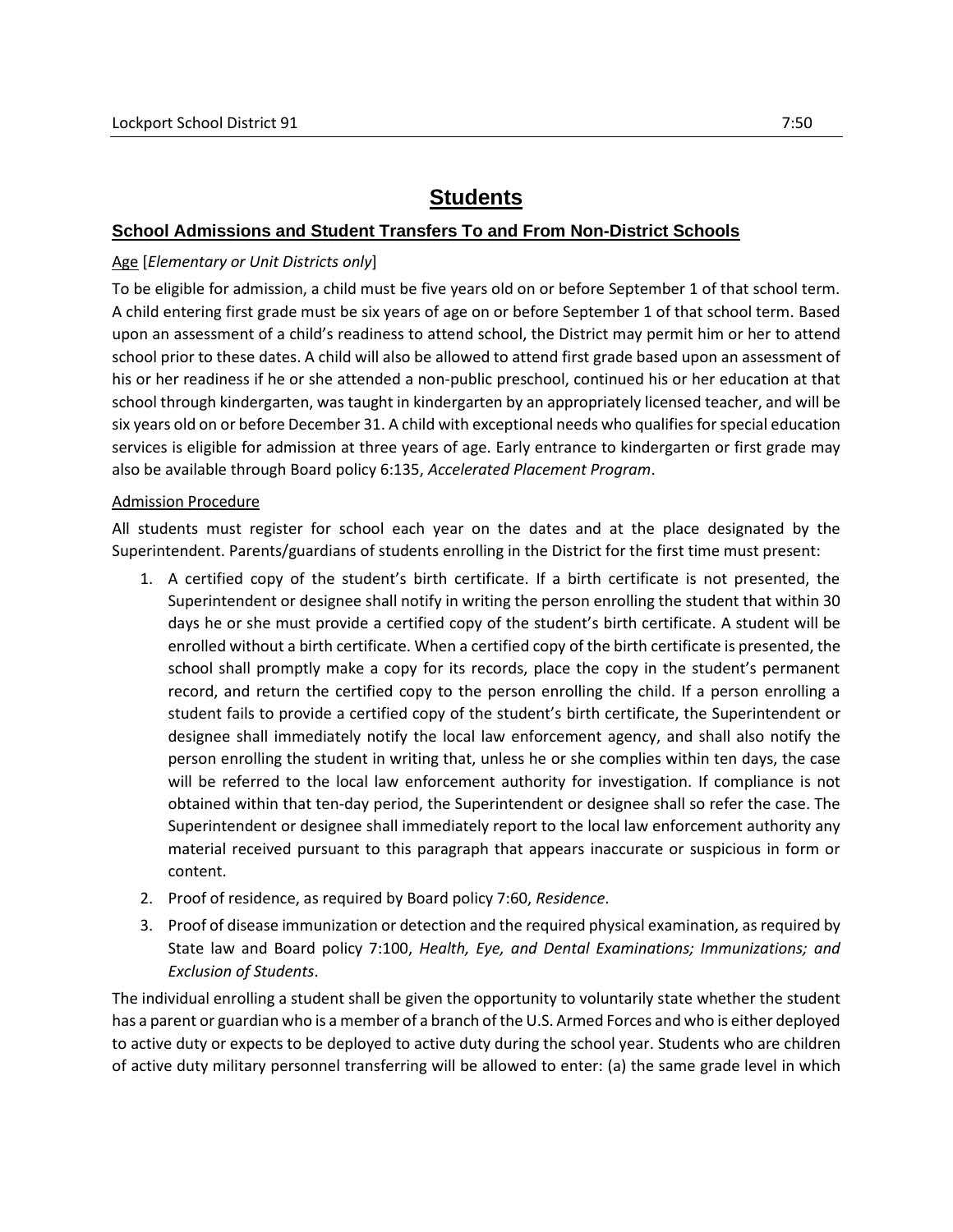they studied at the school from which they transferred, if the transfer occurs during the District's school year, or (b) the grade level following the last grade completed.

#### Homeless Children

Any homeless child shall be immediately admitted, even if the child or child's parent/guardian is unable to produce records normally required for enrollment. Board policy 6:140, *Education of Homeless Children*, and its implementing administrative procedure, govern the enrollment of homeless children.

### Foster Care Students

The Superintendent will appoint at least one employee to act as a liaison to facilitate the enrollment and transfer of records of students in the legal custody of the Ill. Dept. of Children and Family Services when enrolling in or changing schools.

#### Student Transfers To and From Non-District Schools

A student may transfer into or out of the District according to State law and procedures developed by the Superintendent or designee. A student seeking to transfer into the District must serve the entire term of any suspension or expulsion, imposed for any reason by any public or private school, in this or any other state, before being admitted into the School District.

#### Foreign Students [*High School or Unit Districts only*]

The District accepts foreign exchange students with a J-1 visa and who reside within the District as participants in an exchange program sponsored by organizations screened by administration. Exchange students on a J-1 visa are not required to pay tuition.

Privately sponsored exchange students on an F-1 visa may be enrolled if an adult resident of the District has temporary guardianship, and the student lives in the home of that guardian. Exchange students on an F-1 visa are required to pay tuition at the established District rate. F-1 visa student admission is limited to high schools, and attendance may not exceed 12 months.

The Board may limit the number of exchange students admitted in any given year. Exchange students must comply with District immunization requirements. Once admitted, exchange students become subject to all District policies and regulations governing students.

# Re-enrollment [*High School or Unit Districts only*]

Re-enrollment shall be denied to any individual 19 years of age or above who has dropped out of school and who could not earn sufficient credits during the normal school year(s) to graduate before his or her 21st birthday. However, at the Superintendent's or designee's discretion and depending on program availability, the individual may be enrolled in a graduation incentives program established under 105 ILCS 5/26-16 or an alternative learning opportunities program established under 105 ILCS 5/13B-1 (see 6:110, *Programs for Students At Risk of Academic Failure and/or Dropping Out of School and Graduation Incentives Program*). Before being denied re-enrollment, the District will offer the individual due process as required in cases of expulsion under policy 7:210, *Expulsion Procedures*. A person denied re-enrollment will be offered counseling and be directed to alternative educational programs, including adult education programs that lead to graduation or receipt of a GED diploma. This section does not apply to students eligible for special education under the Individuals with Disabilities Education Improvement Act or accommodation plans under the Rehabilitation Act, Section 504.